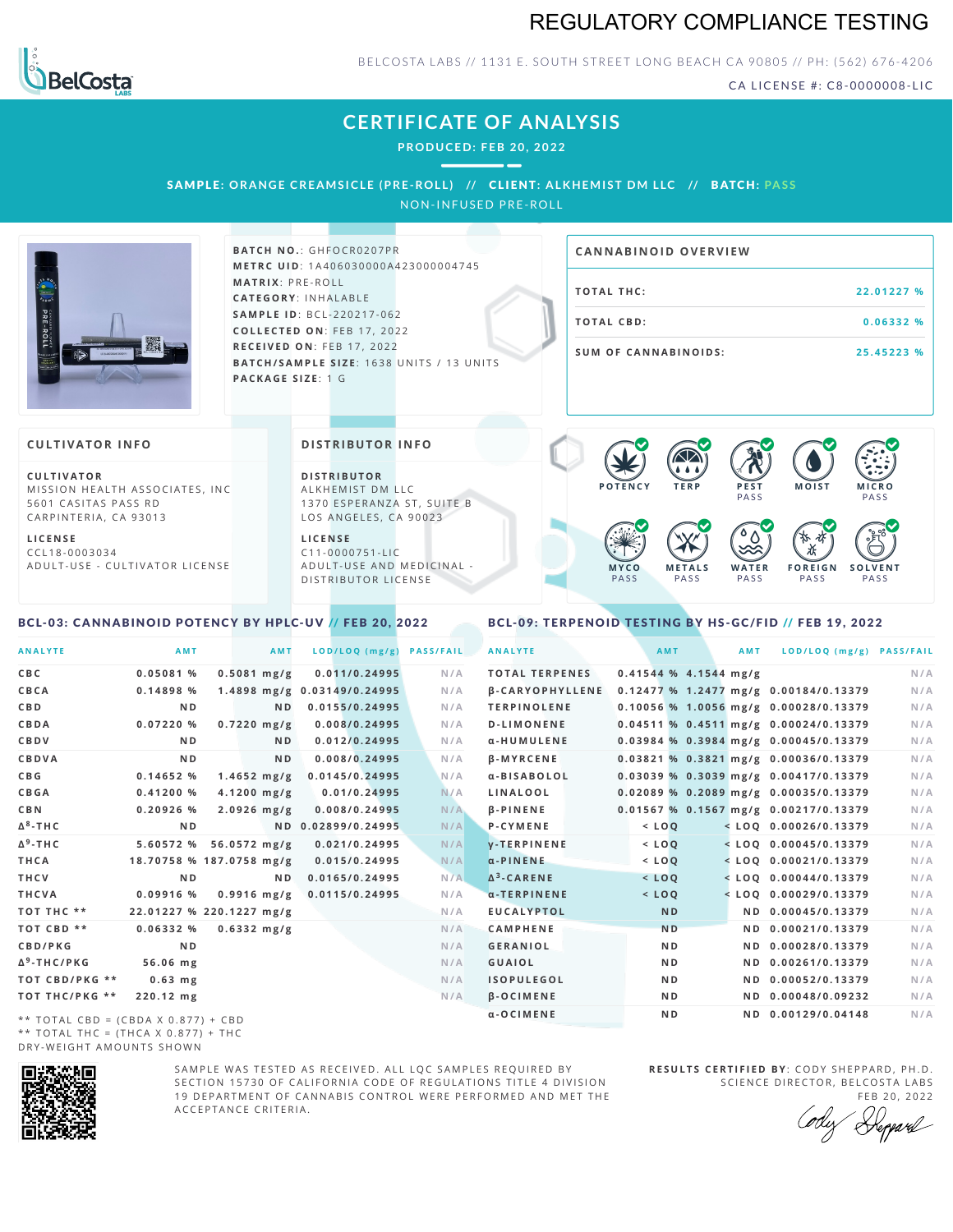# REGULATORY COMPLIANCE TESTING

#### <span id="page-1-0"></span>BCL-05: RESIDUAL PESTICIDE ANALYSIS BY LC-MS/MS ESI // FEB 19, 2022

| <b>ANALYTE</b>                  |                  | LIMIT $AMT (\mu g/g)$ | LOD/LOQ (µg/g) PASS/FAIL |             | <b>ANALYTE</b>         |               | LIMIT AMT $(\mu g/g)$ | LOD/LOQ (µg/g) PASS/FAIL |             |
|---------------------------------|------------------|-----------------------|--------------------------|-------------|------------------------|---------------|-----------------------|--------------------------|-------------|
| <b>ABAMECTIN</b>                | $0.1 \mu g/g$    | N D                   | 0.01153/0.04             | <b>PASS</b> | <b>MALATHION</b>       | $0.5 \mu g/g$ | N D                   | 0.00472/0.02             | <b>PASS</b> |
| <b>ACEPHATE</b>                 | $0.1 \mu g/g$    | N D                   | 0.00368/0.02             | PASS        | <b>METALAXYL</b>       | $2 \mu g/g$   | N D                   | 0.00503/0.02             | PASS        |
| ACEQUINOCYL                     | $0.1 \mu g/g$    | N D                   | 0.00417/0.02             | <b>PASS</b> | <b>METHIOCARB</b>      | Any amt       | N D                   | 0.00503/0.02             | PASS        |
| <b>ACETAMIPRID</b>              | $0.1 \mu g/g$    | N D                   | 0.00464/0.02             | <b>PASS</b> | METHOMYL               | 1 $\mu$ g/g   | N D                   | 0.00494/0.02             | PASS        |
| <b>ALDICARB</b>                 | Any amt          | N D                   | 0.01109/0.04             | <b>PASS</b> | <b>MEVINPHOS</b>       | Any amt       | N D                   |                          | PASS        |
| <b>AZOXYSTROBIN</b>             | $0.1 \mu g/g$    | N D                   | 0.00639/0.02             | PASS        | <b>MEVINPHOSI</b>      |               | N D                   | 0.00163/0.0084           | N/A         |
| <b>BIFENAZATE</b>               | $0.1 \mu g/g$    | N D                   | 0.00355/0.02             | <b>PASS</b> | <b>MEVINPHOS II</b>    |               | N D                   | 0.00542/0.0316           | N/A         |
| <b>BIFENTHRIN</b>               | $3 \mu g/g$      | N D                   | 0.00473/0.04             | <b>PASS</b> | MYCLOBUTANIL           | $0.1 \mu g/g$ | N D                   | 0.00867/0.04             | PASS        |
| <b>BOSCALID</b>                 | $0.1 \mu g/g$    | N D                   | 0.00494/0.02             | <b>PASS</b> | <b>NALED</b>           | $0.1 \mu g/g$ | N D                   | 0.00328/0.02             | PASS        |
| CARBARYL                        | $0.5 \mu g/g$    | N D                   | 0.00295/0.02             | PASS        | OXAMYL                 | $0.5 \mu g/g$ | N D                   | 0.00455/0.02             | PASS        |
| CARBOFURAN                      | Any amt          | N D                   | 0.00613/0.02             | <b>PASS</b> | <b>PACLOBUTRAZOL</b>   | Any amt       | N D                   | 0.00714/0.04             | PASS        |
| CHLORANTRANIL-<br><b>IPROLE</b> | $10 \mu g/g$     | N D                   | 0.00697/0.04             | PASS        | <b>PERMETHRIN</b>      | $0.5 \mu g/g$ | N D                   |                          | PASS        |
| <b>CLOFENTEZINE</b>             | $0.1 \mu g/g$    | N D                   | 0.0054/0.02              | <b>PASS</b> | PERMETHRIN CIS         |               | N D                   | 0.00237/0.0082           | N/A         |
| <b>COUMAPHOS</b>                | Any amt          | N D                   | 0.00215/0.02             | <b>PASS</b> | PERMETHRIN TRANS       |               | N D                   | 0.00245/0.0118           | N/A         |
| <b>CYFLUTHRIN</b>               | $2 \mu g/g$      | N D                   | 0.05508/0.2              | <b>PASS</b> | <b>PHOSMET</b>         | $0.1 \mu g/g$ | N D                   | 0.0043/0.02              | PASS        |
| <b>CYPERMETHRIN</b>             | 1 $\mu$ g/g      | ND                    | 0.00556/0.04             | <b>PASS</b> | PIPERONYLBUTO-<br>XIDE | $3 \mu g/g$   | N D                   | 0.00247/0.02             | PASS        |
| <b>DAMINOZIDE</b>               | Any amt          | N D                   | 0.00227/0.04             | PASS        | <b>PRALLETHRIN</b>     | $0.1 \mu g/g$ | N D                   | 0.00392/0.02             | PASS        |
| DIAZINON                        | $0.1 \mu g/g$    | N D                   | 0.00487/0.02             | PASS        | PROPICONAZOLE          | $0.1 \mu g/g$ | N D                   | 0.0024/0.02              | PASS        |
| <b>DIMETHOATE</b>               | Any amt          | N D                   | 0.00354/0.02             | PASS        | <b>PROPOXUR</b>        | Any amt       | N D                   | 0.00374/0.02             | PASS        |
| <b>DIMETHOMORPH</b>             | $2 \mu g/g$      | N D                   |                          | PASS        | <b>PYRETHRINS</b>      | $0.5 \mu g/g$ | N D                   | 0.00726/0.04             | PASS        |
| <b>DIMETHOMORPH I</b>           |                  | N D                   | 0.00109/0.0078           | N/A         | PYRIDABEN              | $0.1 \mu g/g$ | N D                   | 0.0034/0.02              | PASS        |
| <b>DIMETHOMORPH II</b>          |                  | ND                    | 0.0015/0.0122            | N/A         | <b>SPINETORAM</b>      | $0.1 \mu g/g$ | N D                   |                          | PASS        |
| <b>ETHOPROPHOS</b>              | Any amt          | N D                   | 0.0041/0.02              | <b>PASS</b> | <b>SPINETORAM J</b>    |               | N D                   | 0.00329/0.016            | N/A         |
| <b>ETOFENPROX</b>               | Any amt          | N D                   | 0.00274/0.02             | PASS        | <b>SPINETORAM L</b>    |               | N D                   | 0.00157/0.016            | N/A         |
| <b>ETOXAZOLE</b>                | $0.1 \mu g/g$    | N D                   | 0.00385/0.02             | <b>PASS</b> | <b>SPINOSAD</b>        | $0.1 \mu g/g$ | N D                   |                          | PASS        |
| <b>FENHEXAMID</b>               | $0.1 \mu g/g$    | N D                   | 0.01055/0.02             | <b>PASS</b> | SPINOSAD A             |               | N D                   | 0.00205/0.01438          | N/A         |
| <b>FENOXYCARB</b>               | Any amt          | N D                   | 0.00175/0.02             | <b>PASS</b> | SPINOSAD D             |               | N D                   | 0.00104/0.00498          | N/A         |
| <b>FENPYROXIMATE</b>            | $0.1 \mu g/g$    | N D                   | 0.00481/0.02             | PASS        | <b>SPIROMESIFEN</b>    | $0.1 \mu g/g$ | N D                   | 0.00944/0.04             | PASS        |
| <b>FIPRONIL</b>                 | Any amt          | N D                   | 0.00478/0.02             | <b>PASS</b> | <b>SPIROTETRAMAT</b>   | $0.1 \mu g/g$ | N D                   | 0.00208/0.02             | PASS        |
| FLONICAMID                      | $0.1 \mu g/g$    | N D                   | 0.00398/0.02             | <b>PASS</b> | <b>SPIROXAMINE</b>     | Any amt       | N D                   | 0.00344/0.02             | PASS        |
| <b>FLUDIOXONIL</b>              | $0.1 \mu g/g$    | N D                   | 0.01369/0.04             | <b>PASS</b> | <b>TEBUCONAZOLE</b>    | $0.1 \mu g/g$ | N D                   | 0.00816/0.04             | PASS        |
| HEXYTHIAZOX                     | $0.1 \, \mu g/g$ | N D                   | 0.00297/0.02             | <b>PASS</b> | <b>THIACLOPRID</b>     | Any amt       | N D                   | 0.0039/0.02              | PASS        |
| <b>IMAZALIL</b>                 | Any amt          | N D                   | 0.0056/0.02              | PASS        | <b>THIAMETHOXAM</b>    | $5 \mu g/g$   | N D                   | 0.00358/0.02             | PASS        |
| <b>IMIDACLOPRID</b>             | $5 \mu g/g$      | N D                   | 0.00645/0.02             | <b>PASS</b> | TRIFLOXYSTROB-         | $0.1 \mu g/g$ | N D                   | 0.00421/0.02             | PASS        |
| KRESOXIM-<br><b>METHYL</b>      | $0.1 \mu g/g$    | N D                   | 0.00339/0.02             | <b>PASS</b> | 1N                     |               |                       |                          |             |

### BCL-13: PESTICIDE TESTING BY GC/MS // FEB 19, 2022

| <b>ANALYTE</b>         | LIMIT         | $AMT$ ( $\mu g/g$ ) | LOD/LOQ (µg/g) | <b>PASS/FAIL</b> |
|------------------------|---------------|---------------------|----------------|------------------|
| <b>CAPTAN</b>          | $0.7 \mu g/g$ | N <sub>D</sub>      | 0.01977/0.06   | <b>PASS</b>      |
| CHLORDANE              | Any amt       | N <sub>D</sub>      |                | <b>PASS</b>      |
| <b>CHLORDANE CIS</b>   |               | N <sub>D</sub>      | 0.01199/0.03   | N/A              |
| <b>CHLORDANE TRANS</b> |               | N <sub>D</sub>      | 0.01082/0.03   | N/A              |
| <b>CHLORFENAPYR</b>    | Any amt       | N <sub>D</sub>      | 0.01364/0.06   | <b>PASS</b>      |

| <b>ANALYTE</b>                      | LIMIT         | AMT $(\mu g/g)$ | $LOD/LOQ$ ( $\mu g/g$ ) | <b>PASS/FAIL</b> |
|-------------------------------------|---------------|-----------------|-------------------------|------------------|
| <b>CHLORPYRIFOS</b>                 | Any amt       | N D             | 0.01653/0.06            | <b>PASS</b>      |
| <b>DICHLORVOS</b>                   | Any amt       | N <sub>D</sub>  | 0.01165/0.06            | <b>PASS</b>      |
| <b>METHYL PARATHION</b>             | Any amt       | N <sub>D</sub>  | 0.00851/0.06            | <b>PASS</b>      |
| PENTACHLORONI-<br><b>TROBENZENE</b> | $0.1 \mu g/g$ | N <sub>D</sub>  | 0.01282/0.06            | <b>PASS</b>      |